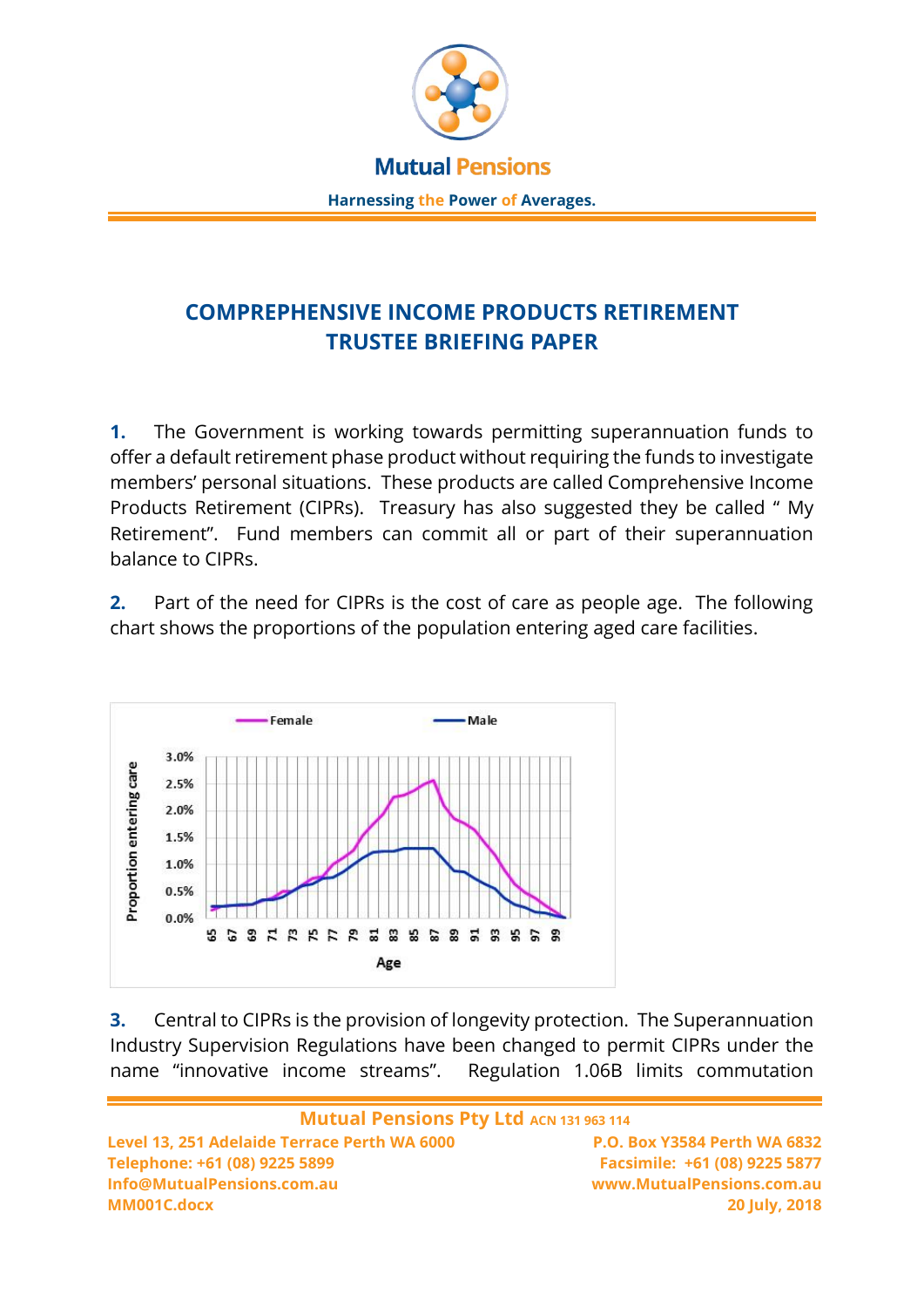

payments after the expiry of half of the life expectancy at commencement (expressed as 365 times a rounded down number of years, divided by two and rounded down). After that time, the maximum commutation amount bears the same proportion to the purchase price as the remaining period of the life expectancy bears to the original life expectancy.

**4.** Mutual Pension Pty Ltd has designed a product that comfortably meets the innovative definition. In return for a commitment of an increasing proportion of a member's account balance invested in the Mutual Pension® on death to a longevity arrangement, the member shares in the commitments of predeceasing members. The proportion committed increases to 100% over half of the member's life expectancy.

**5.** The following chart shows the maximum commutation proportions and the Mutual Pension® death benefit proportion for a male aged 67.



**6.** The following chart shows the annual drawings on a \$100,000 investment in a Mutual Pension® for a male aged 67. It assumes 5% annual investment earnings and mortality 70% of Australian Life Tables with allowance for future improvement.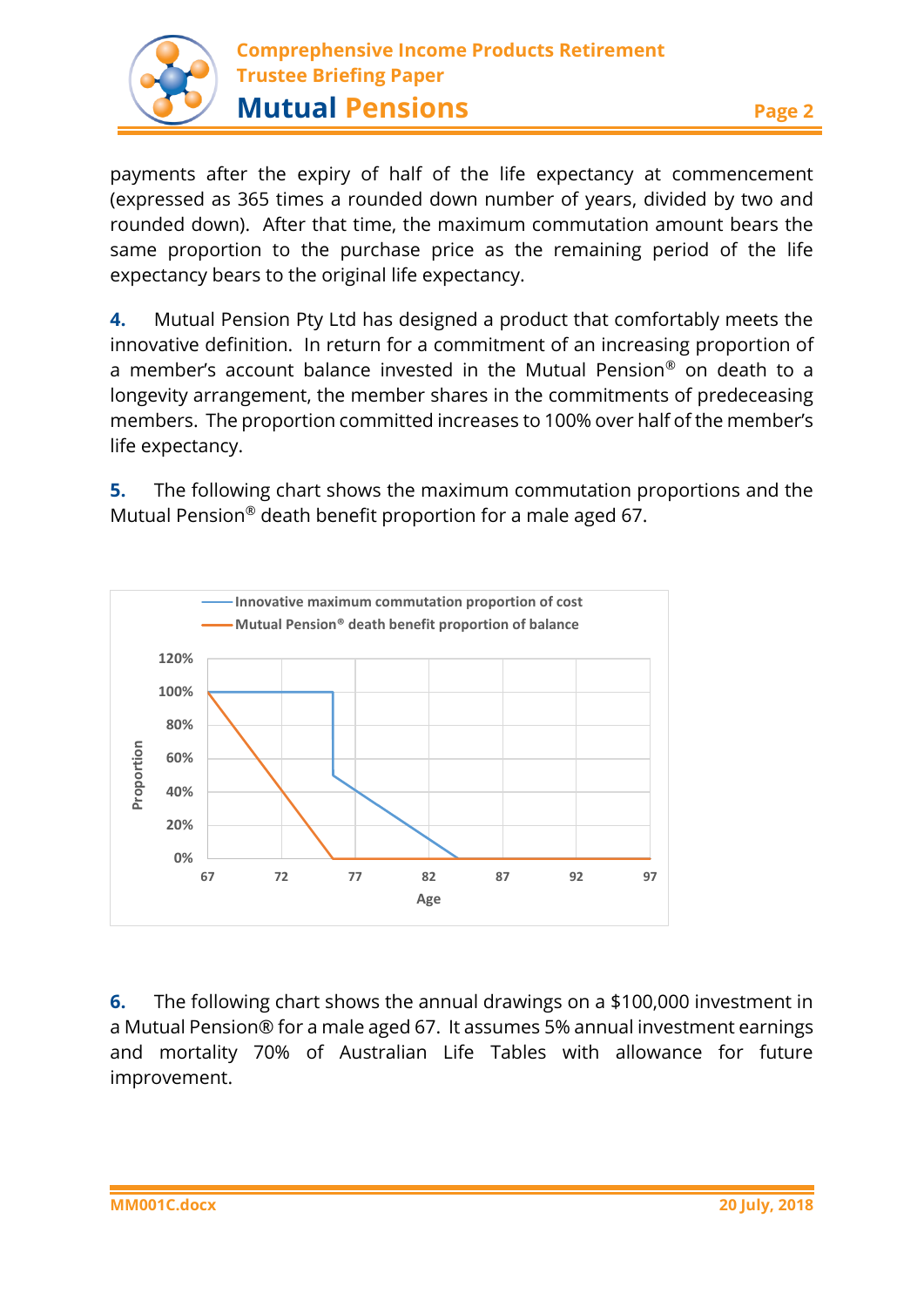



**7.** The chart above shows the significant increase in later ages as care costs rise.

**8.** The benefits of a Mutual Pension® depend on gender and commencement age. The following charts shows the level of Mutual Pension® drawings as a proportion of the drawings that a standard ABP would provide for each gender and various commencement ages. It shows the female proportion is insensitive to commencement age, while the male proportion is more sensitive to commencement age.

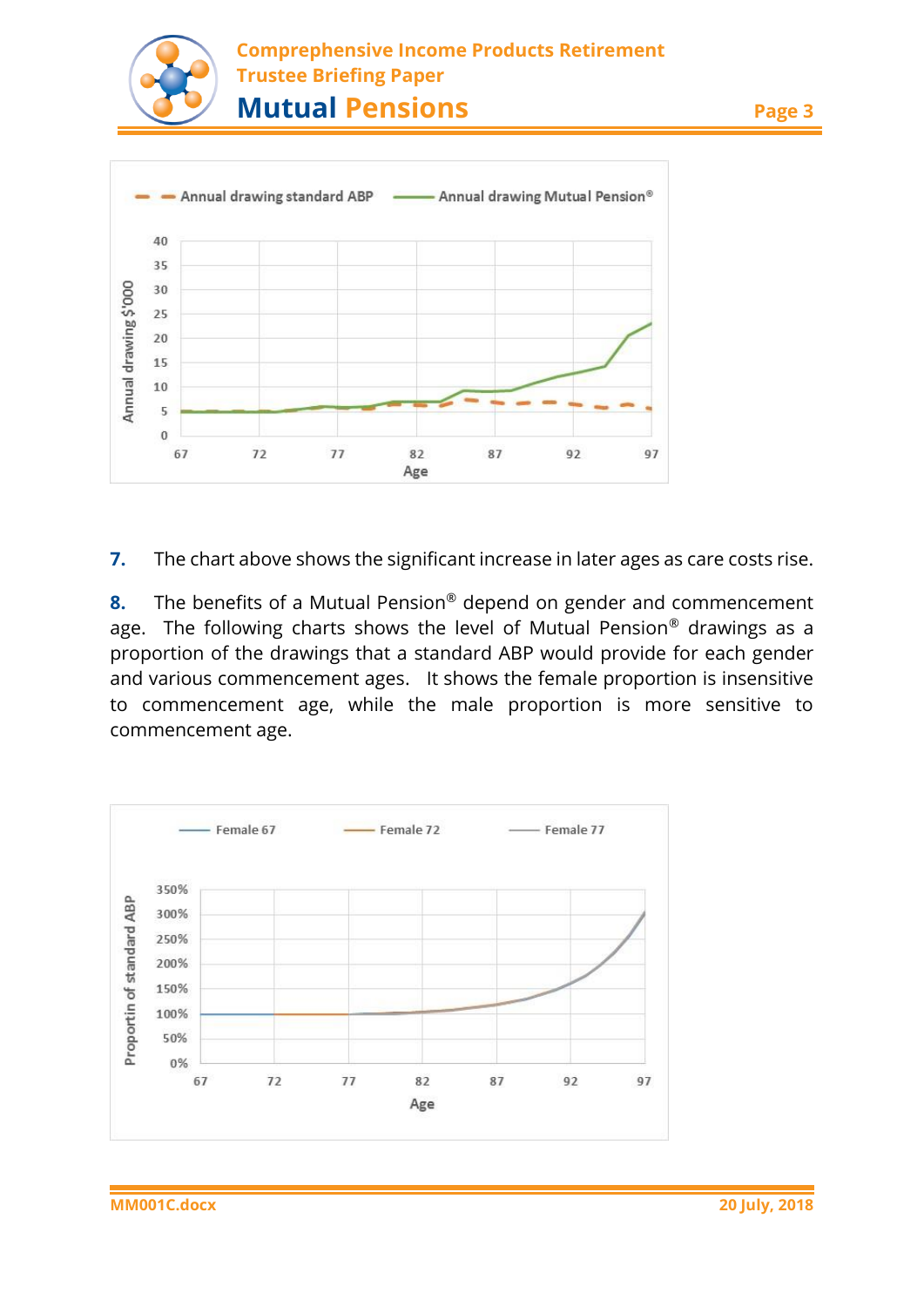

## **Comprephensive Income Products Retirement Trustee Briefing Paper Mutual Pensions Page 4**



**9.** The charts indicate that commencement age is more important for males than females. This reflects the relatively light mortality of females in early post retirement years.

**10.** Mutual Pension® differ from annuities in that: -

- **a.** Mutual Pensioners<sup>®</sup> can choose their own investment strategy;
- **b.** Mutual Pension® fees and costs are clearly disclosed but
- **c.** Mutual Pension® longevity protection is not guaranteed. It is depends on the death of other participants.

**11.** The relative value of Mutual Pension® and annuities can be seen from the following chart. The chart shows, for a provider of an annuity to a male aged 70, the combination of mortality proportion of standard and investment earnings at which the annuity provider breaks even.